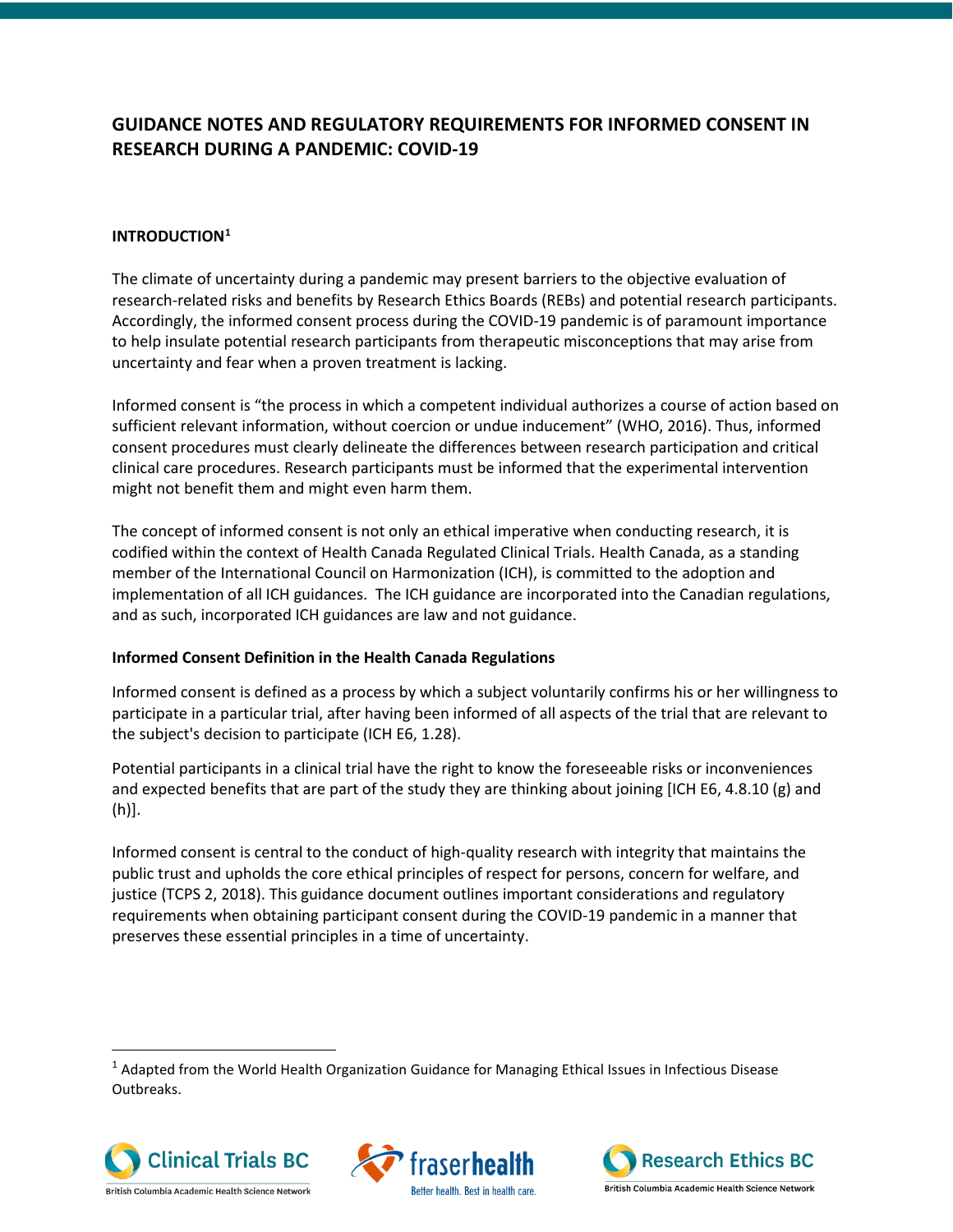#### **GUIDANCE NOTE #1: ISOLATION**

The separation from family, physicians, and other support systems during isolation and quarantine may prevent potential research participants from discussing the risks and benefits of research with someone they know and trust. This may lead to the potential for undue influence and power-over relationships, making it more difficult for research participants to feel empowered to decline an invitation to participate in research. When possible, research teams should be aware of neutral services available to those in isolation or quarantine such as, translation, medical, psychological and social services, which may be deployed to ensure informed consent is freely provided and research participants understand research procedures, risks, and benefits.

### **GUIDANCE NOTE #2: CAPACITY TO CONSENT**

The ultimate choice of whether to participate in clinical research where there is an unproven experimental intervention must reside with the potential participant. The potential participant may not currently have the capacity to consent. If the patient is unconscious, cognitively impaired, or too sick to understand the information, proxy consent should be obtained from a substitute decision maker (SDM). If the participant regains capacity at a later date, their consent should also be sought at the earliest opportunity.

#### **GUIDANCE NOTE #3: CONFIDENTIALITY**

During a pandemic, the rapid sharing of information is essential to inform a global response to contain a disease. It is essential that researchers inform potential participants about the circumstances under which their personal information might be shared with public health authorities and other bodies as part of informed consenting procedures.

### **GUIDANCE NOTE #4: GENERAL GUIDANCE – PROCESS FOR OBTAINING CONSENT DURING A PANDEMIC**

Potential participants should not be included in research without proper eligibility assessment and documented informed consent.

Due to the community spread of COVID-19, all researchers must carefully determine alternate consenting procedures that balance the need to prevent further transmission of the illness while also ensuring that the obligation to obtain prospective informed consent is met.

Currently all non-essential research procedures are suspended at British Columbia's Health Authorities to prevent disease transmission and maintain the ability of the health care system to respond to the COVID-19 pandemic.

In certain circumstances, an alteration of normal consent procedures (e.g., a waiver of consent) may be justified. Such alterations must be appropriately justified in the protocol and approved by the REB prior to implementation. Researchers should consult Article 3.8 Consent for Research in Individual Medical Emergencies of the Tri-Council Policy Statement: Ethical Conduct for Research Involving Humans for further information on when such an alteration would be justifiable.

traserhealth

Better health. Best in health care



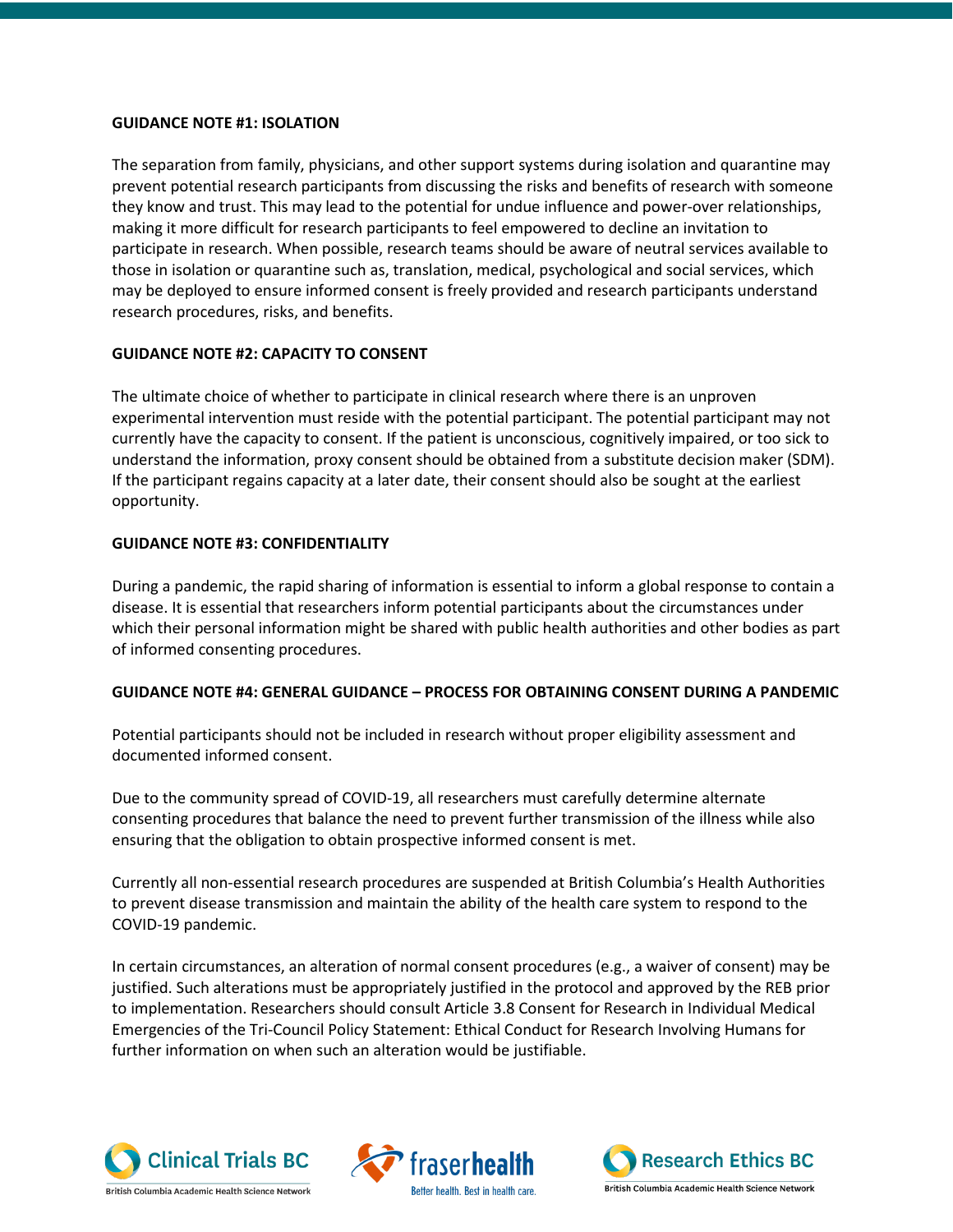# **GUIDANCE NOTE #5: SPECIFIC GUIDANCE FOR HEALTH CANADA REGULATED TRIALS – PROCESS FOR OBTAINING CONSENT DURING A PANDEMIC**

### **Applicable Regulations**

The ICH Good Clinical Practice current version of the ICH guidance *[Integrated Addendum to E6 \(R1\):](https://www.canada.ca/en/health-canada/services/drugs-health-products/drug-products/applications-submissions/guidance-documents/international-conference-harmonisation/efficacy/good-clinical-practice-consolidated-guideline-topic.html)  [Guideline for Good Clinical Practice E6\(R2\)](https://www.canada.ca/en/health-canada/services/drugs-health-products/drug-products/applications-submissions/guidance-documents/international-conference-harmonisation/efficacy/good-clinical-practice-consolidated-guideline-topic.html)* provides a unified standard on GCP. It became regulation in July 2001, the newest version of ICH E6(R2) was adopted by Health Canada in May 25, 2017 and fully implemented as of April 3, 2019. This applies to clinical trials for biologics, pharmaceuticals, radiopharmaceuticals, natural and non-prescriptive health products, combination products. GCP is cross-referenced in the Medical Device Regulations which applies to all Class II to IV devices including but not limited to test kits.

The Canadian Food and Drug Regulations (FDR) clearly establish that the sponsor has the overall responsibility for conducting a clinical trial in human subjects, including that the clinical trial be conducted in accordance with GCP [FDR C.05.010(a) to (j)].

# **Informed Consent Process**

C.05.010 (h) written informed consent, given in accordance with the applicable laws governing consent, is obtained from every person before that person participates in the clinical trial but only after that person has been informed of:

(i) the risks and anticipated benefits to his or her health arising from participation in the clinical trial, and

(ii) all other aspects of the clinical trial that are necessary for that person to make the decision to participate in the clinical trial;

The risks and inconveniences should not outweigh the anticipated benefits when participating in a trial (ICH E6, 2.2). The rights, safety and well-being of the trial subjects are the most important considerations and should prevail over interests of science and society (ICH E6, 2.3).

A clinical trial subject cannot be involved in any aspect of a clinical trial until he/she has gone through the ICF process, either in person or remotely, with a trial staff member (doctor, study nurse, clinical trial coordinator, etc.)

A qualified physician should be available to answer any medical questions that the subject may have regarding his/her participation in the study.

The original, and all amended ICFs and any other written information to be provided to subjects, must be approved by a REB prior to being presented to trial participants (ICH E6, 4.8.1).

traser

Better health. Best in health care



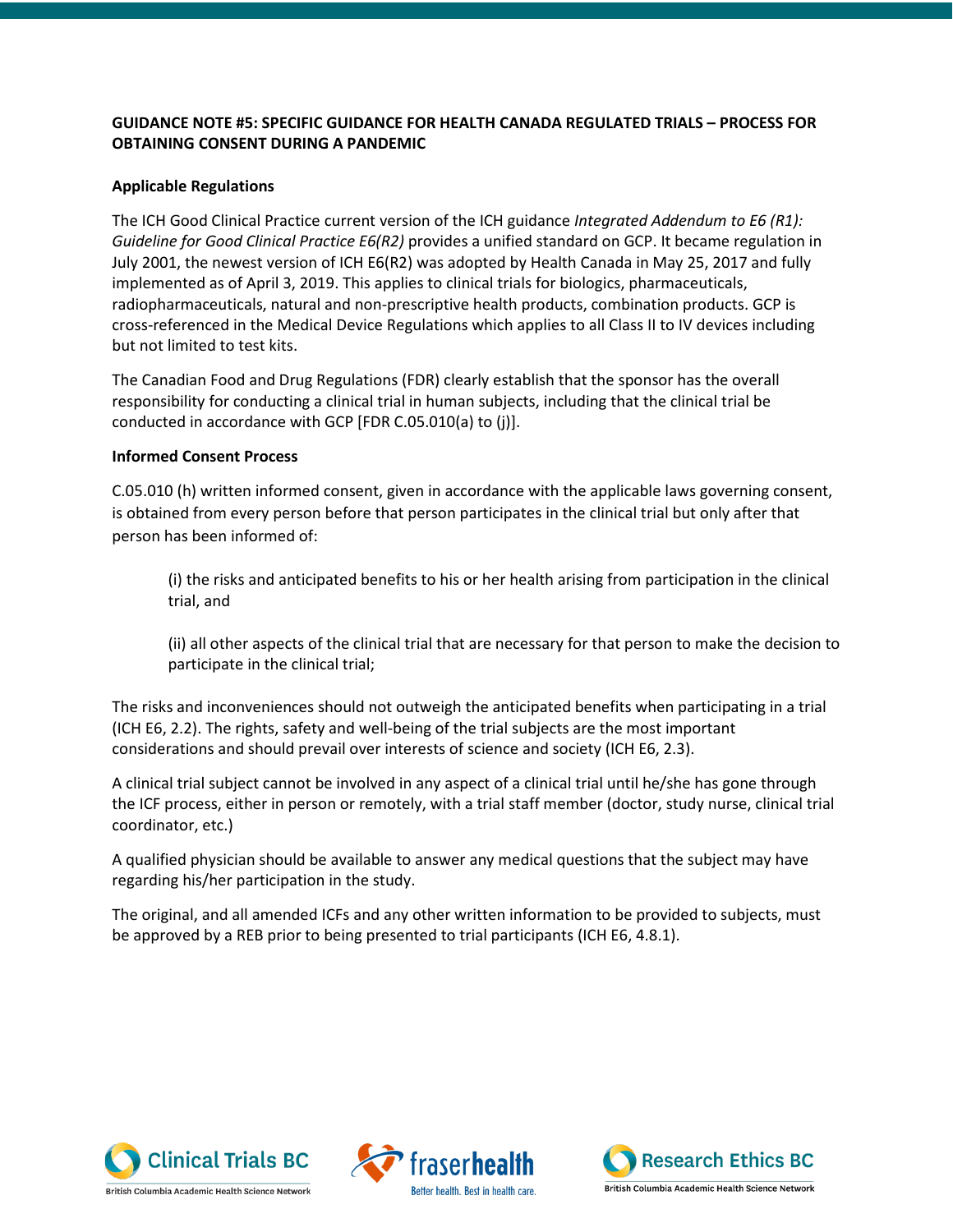# **Informed Consent Process Considerations for Qualified Investigators conducting COVID-19 Clinical Trials**

For researchers conducting COVID-19 clinical trials, suggested considerations related to informed consent procedures include:

1. Documentation of any changes to the consent process should be maintained in the investigative site file and/or master study file. All documentation must be dated, signed with approval and clearly labelled with COVID-19 in the header.

2. Consent procedures should be approved by the REB and must be in compliance with Health Canada and the International Council for Harmonization. See references below.

3. To prevent transmission of COVID-19, written consent should be avoided, as shared pens and paper may be contaminated and Personal Protective Equipment (PPE) should be preserved for frontline health care workers 'use. Potential solutions include;

a. consent obtained by electronic methods – This method could considered if the technology is available. Electronic consent must be established in the environment and must meet the record keeping and validation requirements.

- the system must be properly validated (ICH E6, 5.5.3), with documented procedures and appropriate training
- all required elements (C.05.010(h); ICH E6, 4.8.10) must be present in the ICF
- the information must be kept for 25 years [C.05.012(4)]
- the process for obtaining informed consent using an electronic form should also be well detailed in an SOP

b. consent obtained orally by phone or videoconference – The research team obtains the participant's phone number and arranges a three-way call or video conference with the patient, an impartial witness, and if desired and feasible, additional participants requested by the patient, (e.g. next of kin). This process must be documented

c. consent obtained by email - consenting documents should be sent to participants/SDMs electronically by email for review, return with authorization/and witness and a return research team signed version for their records.

d. consent withdrawn by the participant – This may be done without written notification and should be documented by the research team in the participant notes section of the investigative site file.

4. The QI must have a written SOP in place for obtaining the informed consent or alternatively a quality deviation can be written on the existing SOP to describe the interim procedure that is in place. Procedural deviations must include: author, date, effective date, planned or unplanned deviation status, description of the deviation, impact on other procedures or forms and a dated authorization.

fraserhealth

Better health. Best in health car



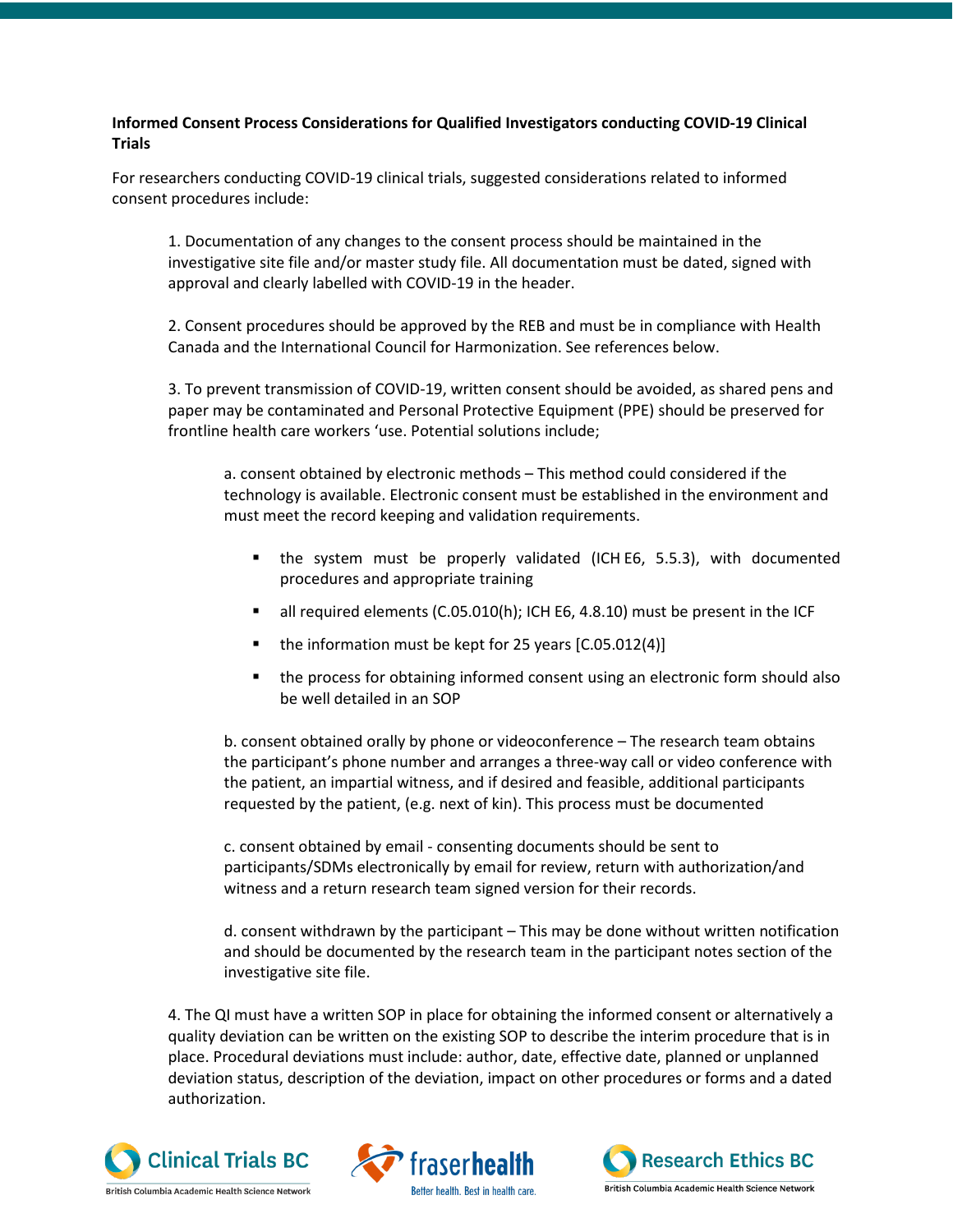5. The clinical trial site personnel to whom the consenting process is delegated to by the Qualified Investigator, must be trained on the new process and have documented demonstrated skill in complying with the SOP or written Quality SOP deviation. (The training must be fully documented with assurances that the skills to perform the consenting process have been fulfilled)

6. The changing pandemic environment may impact the clinical trial. Participants should be made aware of important new information as soon as it becomes available, as it may affect their willingness to participate. The new information should be explained to the participant or the participant's legally acceptable representative in a timely manner, especially if the new information can have an immediate impact on the participant's health.

7. Health Canada expects that sponsors can demonstrate that the subject has understood the entire informed consent document(s).

8. In obtaining and documenting informed consent during the COVID-19 pandemic, the qualified investigator should still comply with the applicable regulatory requirement(s), and adhere to GCP and the ethical principles that have their origin in the Declaration of Helsinki (ICH E6, 4.8.1)

9. In emergency situations (As per section 4.8.15 of ICH E6), when prior consent of the subject is not possible, the consent of the subject's legally acceptable representative (as defined by provincial requirements), if present, should be requested. When prior consent of the subject is not possible, and the subject's legally acceptable representative is not available, enrolment of the subject should require measures described in the protocol and/or elsewhere, with documented approval by the REB, to protect the rights, safety and well-being of the subject, and to ensure compliance with applicable regulatory requirements.

The subject or the subject's legally acceptable representative should be informed about the trial as soon as possible and consent to continue and other consent as appropriate (see ICH E6, 4.8.10) should be requested.

**Additional Note***: Additional guidance on the informed consent document and the process of obtaining the informed consent for Clinical Trials can be found through ICH E6 (section 4.8), the current version of the [Tri-Council Policy Statement: Ethical Conduct for Research Involving Humans \(TCPS2](https://ethics.gc.ca/eng/tcps2-eptc2_2018_chapter3-chapitre3.html) 2018), in particular chapter 3, and/or obtained from the local REB approving the study.*

### **Record Keeping and Documentation**

Record keeping including documentation of the informed consent must comply with regulatory requirements of section C.05.012 of the FDR. The collection and maintenance of clinical trial records, including the retention of records, is a critical component of any clinical trial. There is responsibility to ensure that trial information is recorded, handled and stored in a way that allows its accurate reporting, interpretation, and verification (ICH E6, 2.10). Documentation should follow 'ALCOAC' principles: *attributable, legible, contemporaneous, original, accurate and complete*.